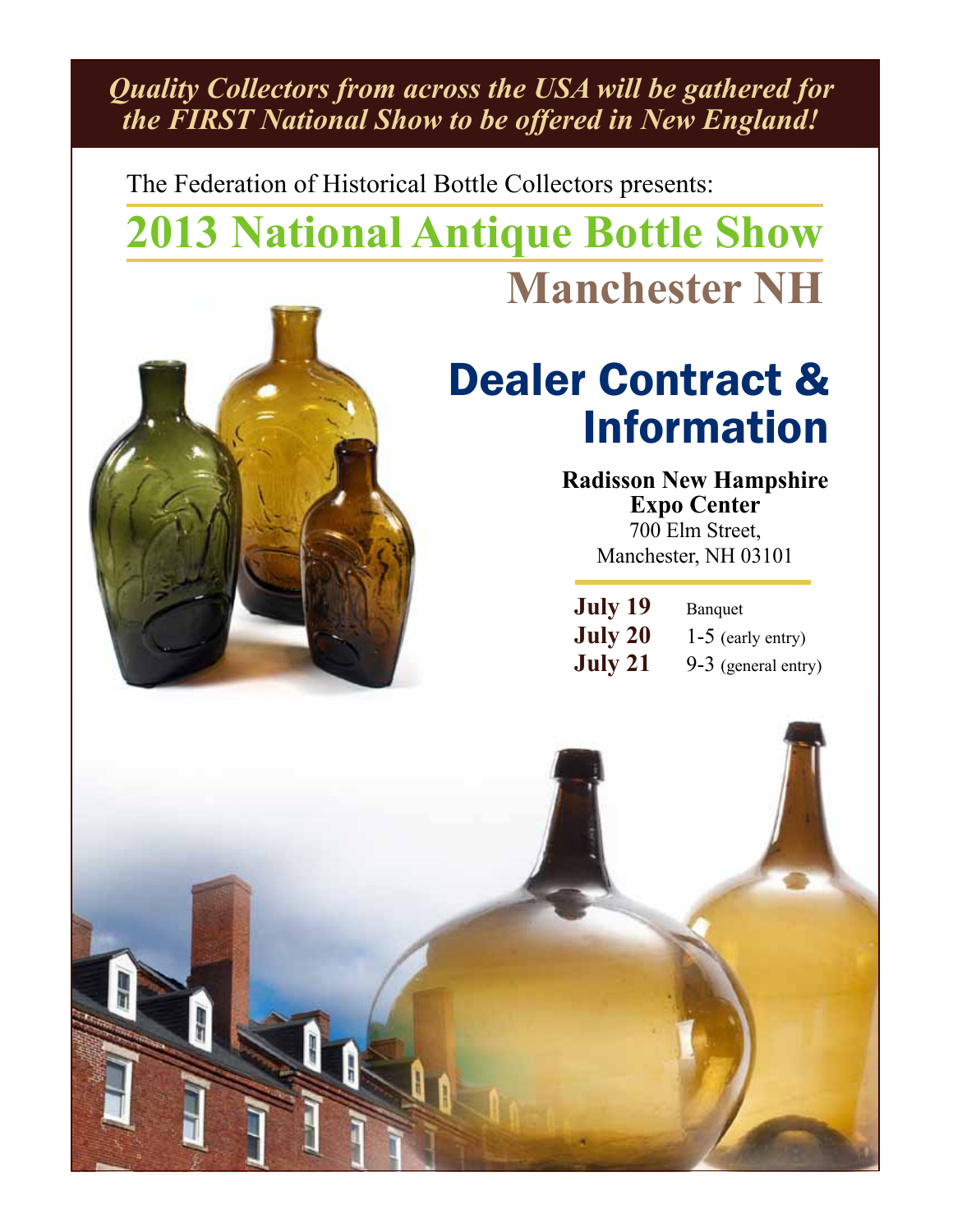Manchester, NH

#### EVENTS & GENERAL INFORMATION -

The Merrimack Valley Bottle Club members along with the Federation of Historical Bottle Collectors would like to extend to you a warm welcome to our 2013 FOHBC show.

HOST HOTEL - Radisson Hotel Manchester Downtown 700 Elm Street, Manchester, NH 03101 1 (800) 967-9033 Code: FOHBC13

FOHBC MEETING – The FOHBC general meeting will take place on Friday afternoon from 1:30 – 2:30.

BANQUET - You do not have to be an FOHBC member to attend. The FOHBC Banquet will be held at the Radisson Hotel. A cash bar will be available for sodas and/or alcoholic beverages. The Cost of the banquet will be \$35.00 per person. Reservations will be available on a first come basis. Awards will be presented to our annual winners who have earned special recognition in the past year.

Featured guest speaker will be determined. We are planning some special prize drawings for the banquet. One of the prizes will be \$100 to be spent at the show.

SEMINARS - A number of seminars will be presented by prominent collectors on various collecting topics. They will take place on Saturday morning from 9am until 12:00 noon. The seminar speakers will be announced at a later date and will also be posted on the FOHBC website. If you are interested in presenting a seminar, please contact Michael George at phone # (603) 765-8079 or [earlyglass@gmail.com.](mailto:earlyglass@gmail.com)

SPECIALTY GROUP MEETINGS - Specialty groups wishing to hold a meeting at the Manchester Expo please contact Michael George at phone # (603) 765-8079 or [earlyglass@gmail.com.](mailto:earlyglass@gmail.com)

Thank you, and enjoy the event!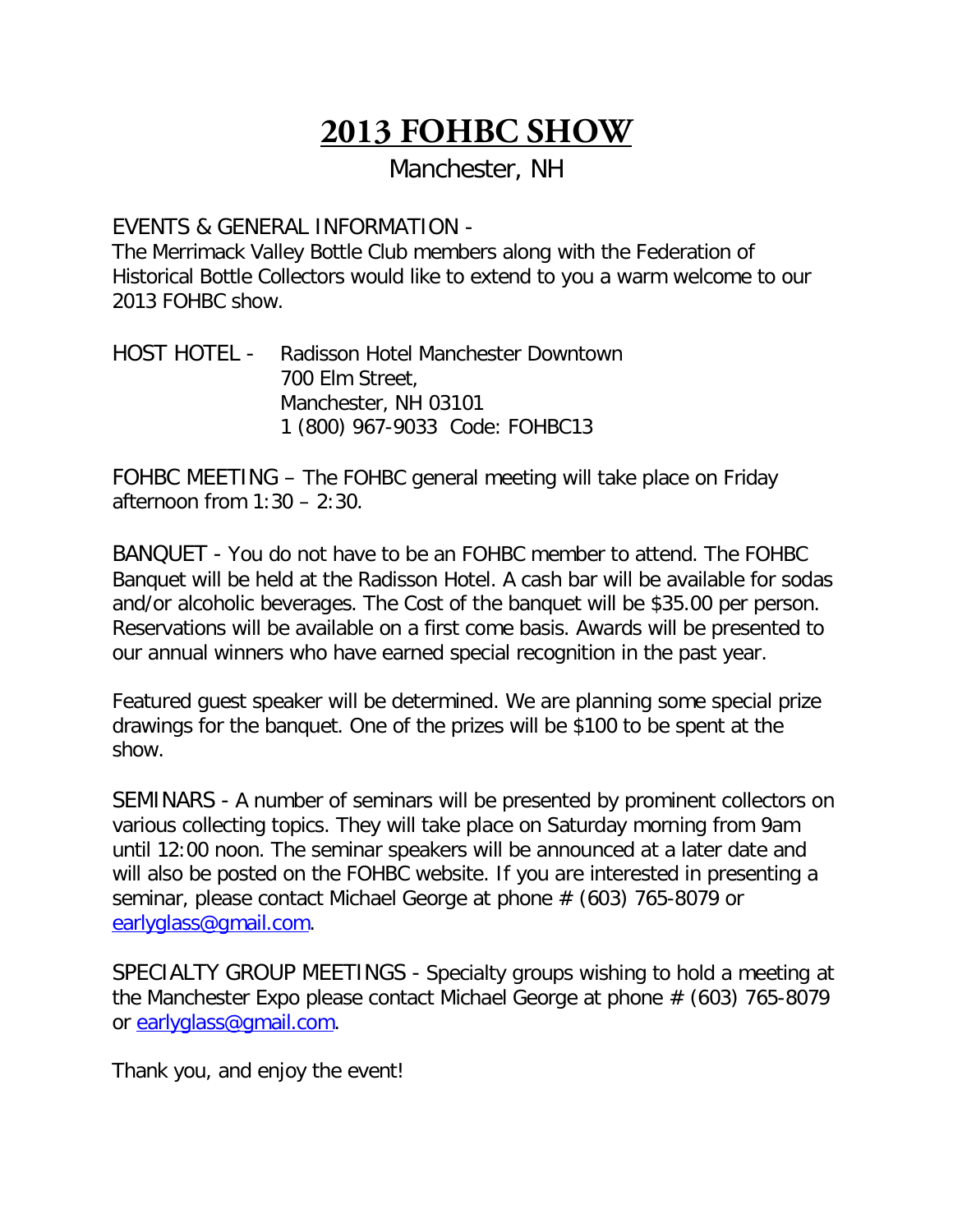

## in the **FEDERATION OF HISTORICAL BOTTLE COLLECTORS**

# 2013 SHOW SOUVINEIR PROGRAM

You can convey your message in a customized format or have your business card converted to a 1/8 page ad for only \$30!

Free distribution to hundreds of collectors!!

Our programs are retained by many for years and are referenced over and over to contact collectors specializing in specific items and categories.

A significant number of programs end up in the hands of collectors who do not subscribe to any of the bottle magazines, allowing you to reach a whole new audience.

| Full Page (Color)              | 4 3/4" X 7 1/2" | \$300.00 |
|--------------------------------|-----------------|----------|
| Full Page (Black and White)    | 4 3/4" X 71/2"  | \$200.00 |
| Half Page (Color)              | 3 3/4" X 4 3/4" | \$175.00 |
| Half Page (Black and White)    | 3 3/4" X 4 3/4" | \$110.00 |
| Third Page (Black and White)   | 2 1/2" X 4 3/4" | \$75.00  |
| Quarter Page (Black and White) | 2 3/8" X 3 3/4" | \$55.00  |
| Eighth Page (Black and White)  | 2 3/8" X 2"     | \$30.00  |

Michael George at phone  $# (603)$  765-8079 or [earlyglass@gmail.com](mailto:earlyglass@gmail.com)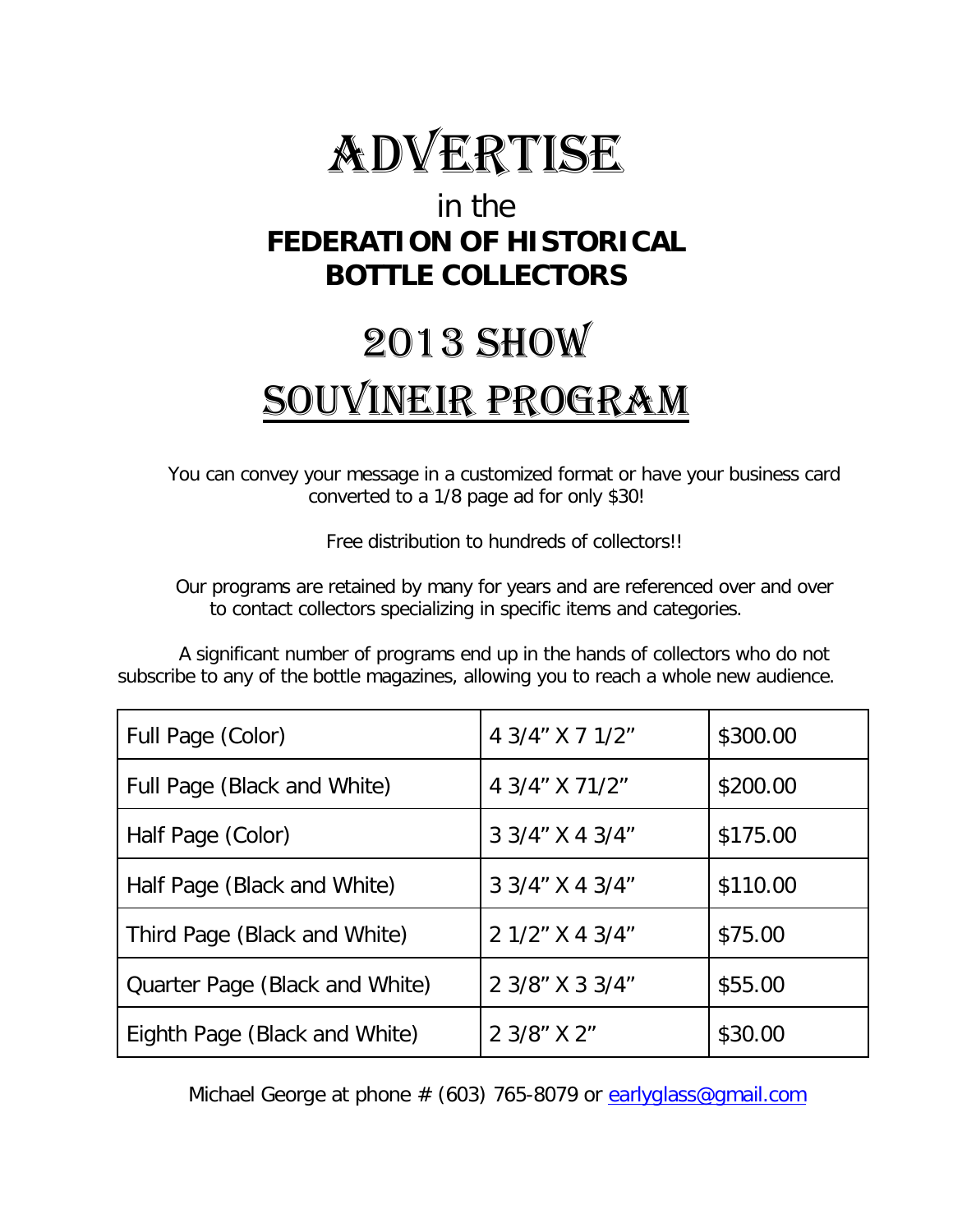#### **SCHEDULE OF EVENTS**

#### **Friday July 19, 2013**

| TIME                    | <b>EVENT</b>                       | LOCATION       |
|-------------------------|------------------------------------|----------------|
| $9:00$ am $-$ noon      | <b>FOHBC Board Meeting</b>         | Will Be Posted |
| 1:30 pm $- 2:30$ pm     | <b>FOHBC General Meeting</b>       | Will Be Posted |
| 4:00 pm $- 7:00$ pm     | Dealer Registration /Packet Pickup | Will Be Posted |
| 6:00 pm $-7:00$ pm      | <b>Cocktail Reception</b>          | Will Be Posted |
| $7:00 \text{ pm} - ???$ | <b>Awards Banquet</b>              | Will Be Posted |

#### **Saturday July 20, 1013**

| <b>TIME</b>             | <b>EVENT</b>                | LOCATION       |
|-------------------------|-----------------------------|----------------|
| 7:00 am $-5:00$ pm      | <b>Dealer Registration</b>  | Will Be Posted |
| $8:00$ am $-$ noon      | Dealer Unloading &          | Will Be Posted |
|                         | Display Set-Up              |                |
| $9:00$ am $-$ noon      | <b>Seminars</b>             | TBA            |
| Noon $-1:00$ pm         | <b>Show Room Closed</b>     |                |
| 1:00 pm $-$ 5:00 pm     | Dealer Admittance &         | Expo Area      |
|                         | <b>Early Buyer Entrance</b> | Expo Area      |
|                         | All Out at 5:00 pm          |                |
| $7:00 \text{ pm} - ???$ | Auction                     | Will Be Posted |

#### **Sunday July 21, 2013**

| <b>TIME</b>          | EVENT                    | <b>LOCATION</b> |
|----------------------|--------------------------|-----------------|
| $7:00$ am            | <b>Ticket Sales</b>      | Expo Area       |
| $8:00$ am $-9:00$ am | Dealer & Early Admission | Expo Area       |
| $9:00$ am $-3:00$ pm | <b>General Admission</b> | Expo Area       |
| $3:00 \text{ pm}$    | Show shut down           |                 |
|                      |                          |                 |

Pack up and police (clean) the hall; we have to leave it with NO trash.

PLEASE NOTE: Access to the show room is by name tag only. Everyone must wear a name tag to be admitted. No Exceptions.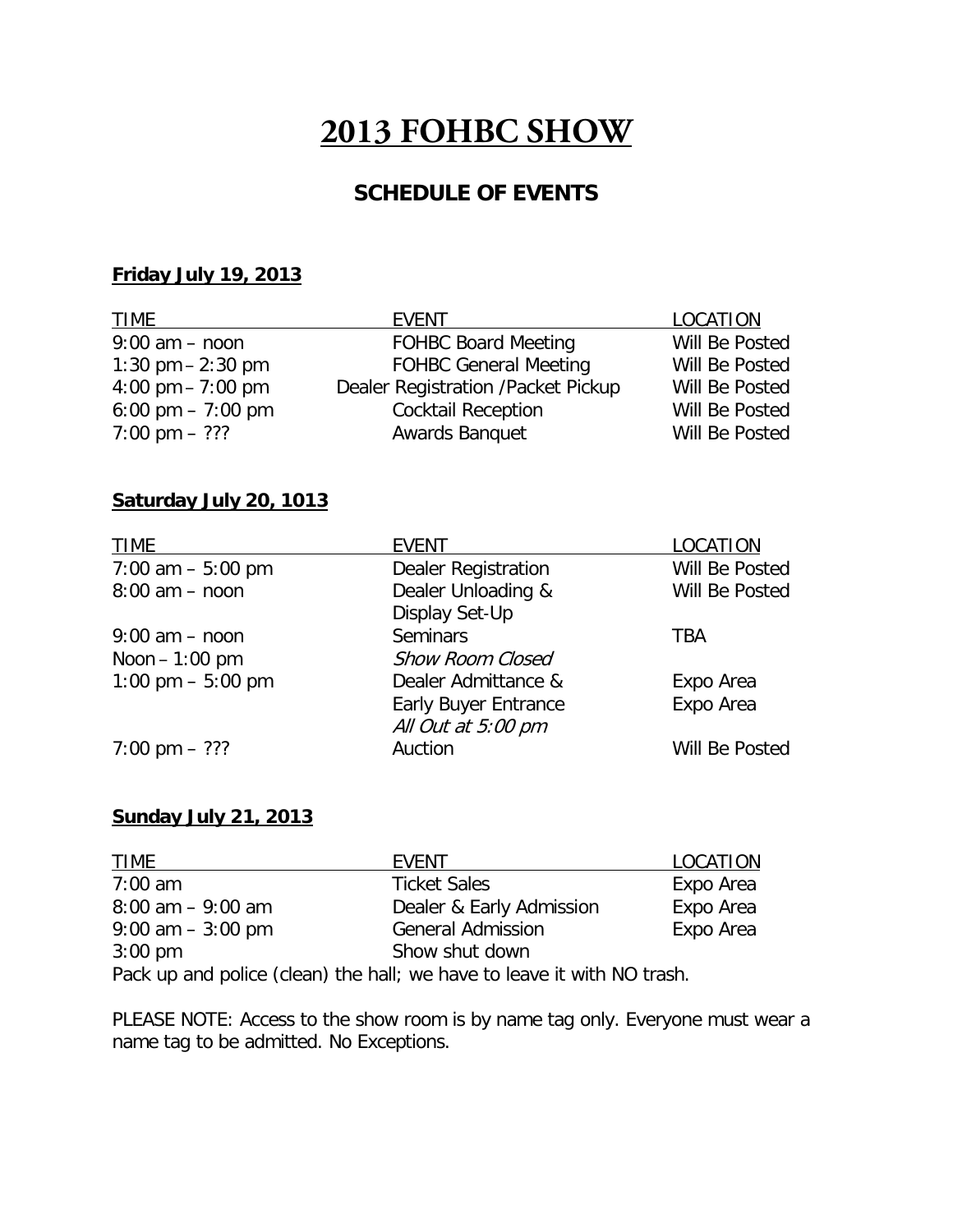Manchester, NH

#### **Rules & General Information Sales Tables, Displays and Early Buyers**

**Sales Tables:** Tables are eight feet long and 30" wide. Table covers will be provided. Tables will be available on a first come basis. Every attempt will be made to honor table location requests. Tables will be assigned based upon the date the contract was received. Once the Expo area is filled, the Armory section will be available.

The first 8' table will be \$65. Each additional table will be \$55. FOHBC members will get a \$10 discount per contract for the first table only. Up to two nametags per contract will be provided (regardless of the number of tables per contract) with the exception of minor children. Please make arrangements for children's nametags in advance. Subletting a table to another dealer or individual is prohibited.

**Merchandise:** At least 50% of your sales table will be antique bottles, jars, blown glass insulators, stoneware, marbles, related advertising, and new items to assist in the hobby. No flea market type items. All merchandise must be clearly priced. Reproductions, fake labels, repaired, coated, artificially colored, or irradiated glass must be clearly marked as such.

**Displays:** The Federation encourages collectors to share their knowledge, enthusiasm and interests with other collectors by displaying their collections. There will be no charge for Exhibitor Displays. Those setting up a display will be provided a free early admission pass which will allow full show privileges to them, their spouse, and minor children or a \$30 Discount on Souvenir Program Advertising.

**Early Admission:** Early admission is for non-dealers that would like the privilege of buying early at the show with the dealers. The early admission fee will be \$60 for individuals or a family couple (including minor children). This price includes a complimentary souvenir program. Discounted cost for early admission to National Shows is another privilege of FOHBC membership. The discounted rate for current paid up Federation members is \$50.

**Dealer & Exhibitor Registration Packets:** Your registration packets and complementary souvenir program will be available on Friday evening and Saturday at the Expo Center registration desk (See the schedule of events page for times). No one will be allowed in the showroom without an exhibitor or dealer tag.

**Dealer Unloading / Loading:** You may use the Expo center back doors located on the 2nd level of the parking garage only to load / unload your boxes and your car must be moved immediately afterwards to allow for the next person to unload /load their vehicle. Please try and have your assistant with you during this time so they can stay with your inventory to make this process run quickly and smoothly. You may also use the Expo centers front door adjacent to the hotel as long as the hotel entrance is not blocked. Unloading will be on Saturday, July 19th from 8:00am to 12:00 noon. During this time dealers will be permitted to unload their merchandise and place it in the show area behind or under their sales table(s). Shelving, lighting, and banners may be set up at this time. All items for sale must be kept in closed boxes. No sales are allowed during the "unloading" period.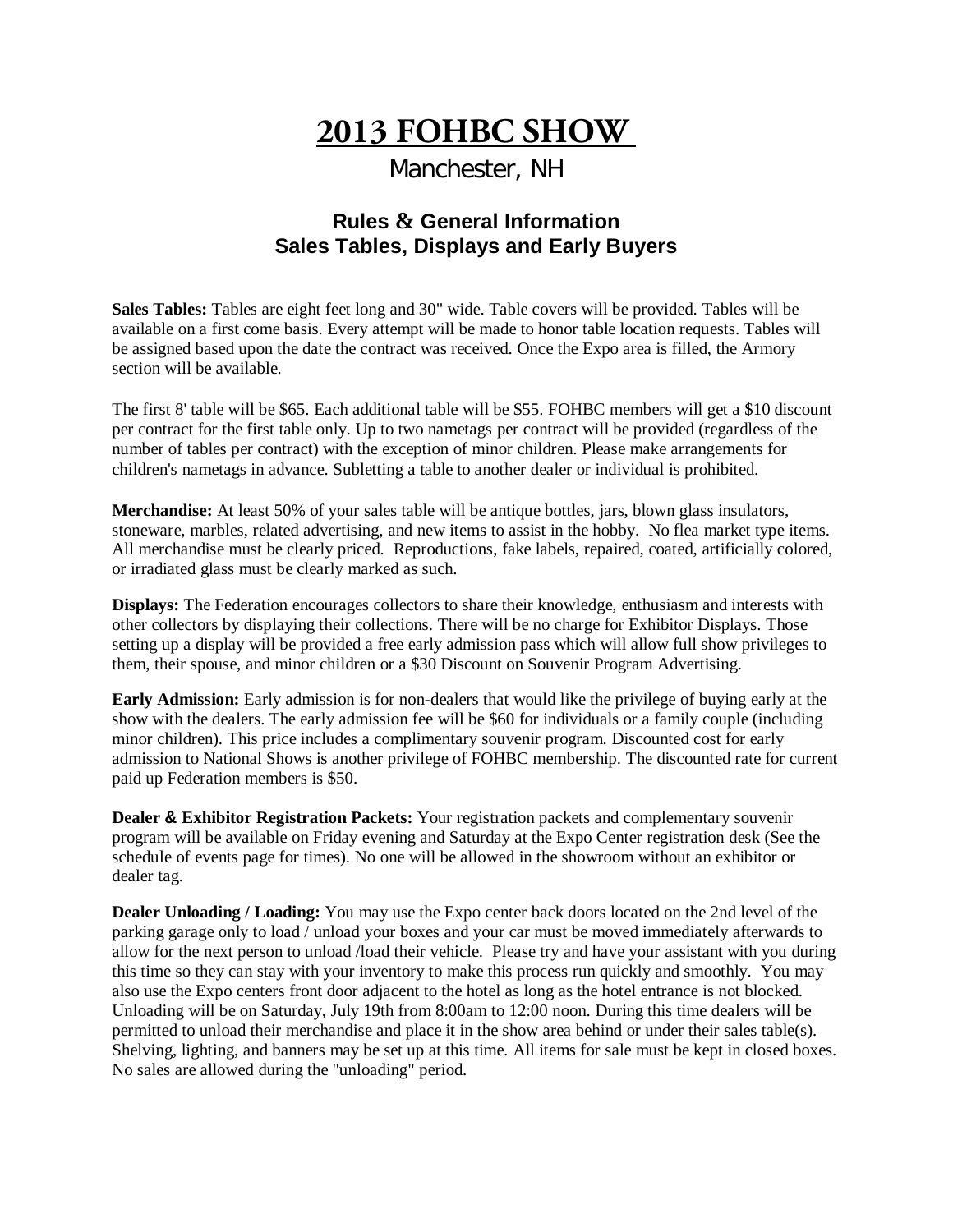**Exhibitor Set Up:** Exhibitors may set up their displays during the dealer "unloading" period. Tables, white cloth table covers are available at no charge. The exhibitor must supply their own extension cord and accent lighting.

**Clearing the Showroom:** Everyone will be cleared out of the showroom at noon time. It will be locked from 12:00 noon until 1:00pm for final show preparation.

**Dealer Set Up & Early Admission:** All dealers will be admitted into the showroom promptly at 1:00pm to allow them to arrive at their tables for setup ahead of the early admission group. Early Admission will be allowed in immediately behind the dealers. Your own Dealer/Early Admission name tags must be worn visibly to gain access to the showroom.

**The Big Show:** Admission time for Sunday will be 8 a.m. for dealers and early buyers. The general public will be admitted at 9 a.m. General admission will be \$5.00. The show will end at 3 p.m. All dealers are expected to remain set up until the end of the show or they will forfeit the opportunity to have a table at the next National Show. Let's show courtesy to the public who have come many miles to be there.

**The Radisson Hotel & Expo Center** is a non-smoking facility. We ask your cooperation in abiding by their rules and regulations. They provide ample parking. Dealer parking is located inside the parking garage. Loading and unloading will be scheduled and available at multiple locations.

**Food:** Expo center doesn't allow you to bring outside food in. Lunch can be ordered in advance and will be delivered to the dealers table, a concierge/ food area will be set up for lunch during the show. Menus will be available in advance.

**Parking:** The hotel will charge \$8 per day for parking within the covered garage.

**Cancellations:** Requests for refunds must be made by July 5th 2013. Refunds for circumstances outside your control after that time will be at the discretion of the show chairman.

Every effort will be made to safeguard the sales and exhibit areas. Security guards will be on duty at all times during the unloading, the show, after show hours and the loading period. However, the FOHBC, its officers, or agents assume no liability or responsibility for any lost, stolen or damaged merchandise.

Decisions concerning any circumstances not outlined in the "Rules & General Information" or contract will be made by the Show Chairman.

Your contract for sales tables, display reservations, early admission, or banquet reservations, will be confirmed by mail or USPS return mail following receipt of contract and full payment

Full payment must be sent with your contract.

Make checks payable to: **FOHBC13** (Reservations can only be booked **after** August 23, 2012)

Mail the contract to: **Maureen Crawford 34 Harvard Rd, Stow, MA 01775**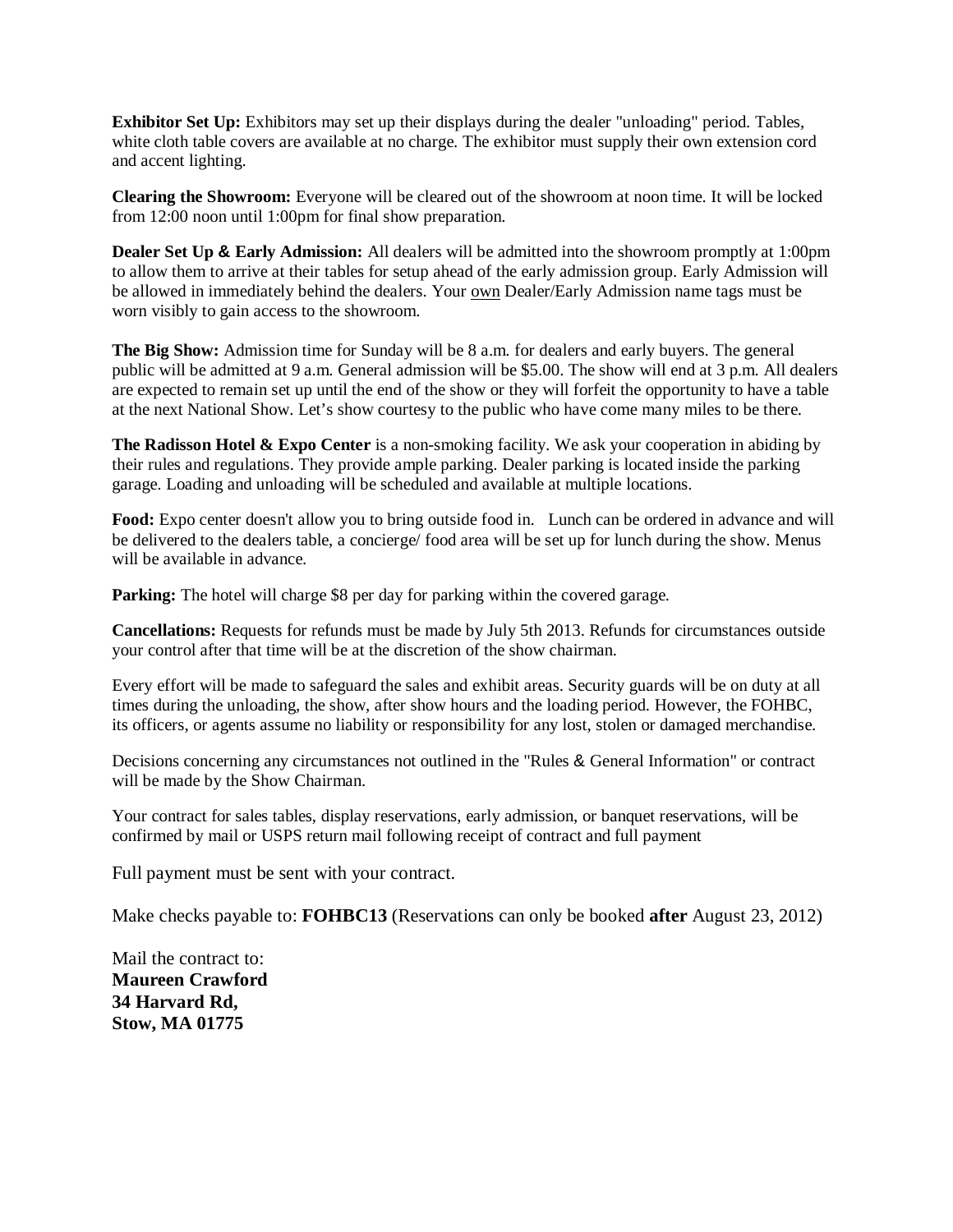July 19th – 21st, 2013 **Contract - PLEASE PRINT**

| Only two name tags will be provided per contract regardless of the number of tables per contract.                                                                                                                                                                                                                                                                                                                                                                                                                                                                                                                                                                                                                                                                                                                                                                                                                                                                                                                                                                   |                                                                                                           |  |
|---------------------------------------------------------------------------------------------------------------------------------------------------------------------------------------------------------------------------------------------------------------------------------------------------------------------------------------------------------------------------------------------------------------------------------------------------------------------------------------------------------------------------------------------------------------------------------------------------------------------------------------------------------------------------------------------------------------------------------------------------------------------------------------------------------------------------------------------------------------------------------------------------------------------------------------------------------------------------------------------------------------------------------------------------------------------|-----------------------------------------------------------------------------------------------------------|--|
|                                                                                                                                                                                                                                                                                                                                                                                                                                                                                                                                                                                                                                                                                                                                                                                                                                                                                                                                                                                                                                                                     | ALL CONTRACTS THAT INCLUDE SALES TABLES MUST BE ACCOMPANIED<br>BY A SIGNED COPY OF THE "CONTRACT TERMS".  |  |
|                                                                                                                                                                                                                                                                                                                                                                                                                                                                                                                                                                                                                                                                                                                                                                                                                                                                                                                                                                                                                                                                     |                                                                                                           |  |
| The tables are 2 1/2' wide by 8'. The first table is \$65.00. Each additional table is \$55.00. FOHBC Members<br>will receive a \$10 discount per contract on their first table only. Table covering will be furnished at no<br>extra cost. Electrical outlets are available on request for \$5 per contract. This is a non-smoking facility.<br>_________ 8' table (First) \$65.00 _________<br>__________ 8' table (Additional) \$55.00 __________<br>______ FOHBC member discount -\$10.00 _______ off first table only.<br>_______ Electricity \$15.00 _________ Sales Table Total \$________________________<br>The banquet will be held at Hotel on Friday, July 27th at 7:00pm. Reservations are \$35 per person.<br>________ Reservations \$35.00 __________ Banquet Total \$________________________<br>Early admission is for non-dealers that would like to buy early at the show. The early admission fee will<br>be \$60 per individual or family couple (including minor children). FOHBC Members will receive a \$10<br>discount on early admission. | <b>SALES TABLE APPLICATION</b><br><b>FEDERATION AWARDS BANQUET RESERVATIONS</b><br><b>EARLY ADMISSION</b> |  |
| <b>Early Admission \$60.00</b> [1001]<br>_____ FOHBC Member Discount -\$15.00 __________ Early Admission Total \$__________                                                                                                                                                                                                                                                                                                                                                                                                                                                                                                                                                                                                                                                                                                                                                                                                                                                                                                                                         |                                                                                                           |  |
| Enjoy all the benefits that membership has to offer, including the discounts for this show. Membership<br>also includes the Federation's bi-monthly publication, Bottles and Extras. A \$30 membership gets you<br>Regular postage on magazines and a \$45 membership gets you First Class postage.<br>_______ Regular Membership \$30.00 ________<br>______ First Class Membership \$45.00 _______<br>_______ 3 YEAR Membership \$75.00 ___________ Membership Total \$_________________                                                                                                                                                                                                                                                                                                                                                                                                                                                                                                                                                                           | <b>FOHBC MEMBERSHIP</b>                                                                                   |  |
| Make check out to "FOHBC 2013 National Show" Total \$                                                                                                                                                                                                                                                                                                                                                                                                                                                                                                                                                                                                                                                                                                                                                                                                                                                                                                                                                                                                               |                                                                                                           |  |
| Please return signed contracts to:                                                                                                                                                                                                                                                                                                                                                                                                                                                                                                                                                                                                                                                                                                                                                                                                                                                                                                                                                                                                                                  | <b>Maureen Crawford</b><br>34 Harvard Rd,                                                                 |  |

**Stow, MA 01775**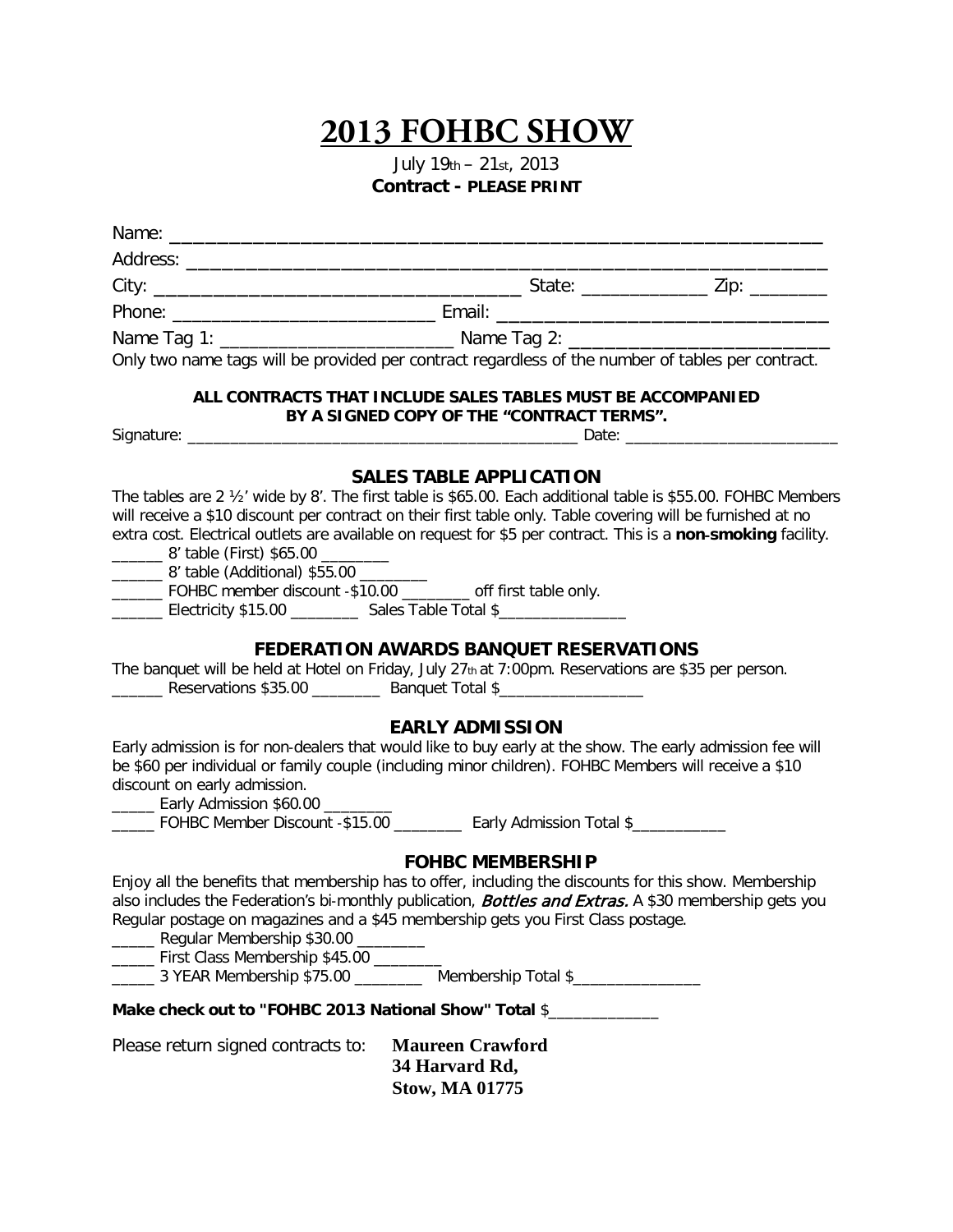July 19th – 21st, 2013 **Contract Terms**

As used herein, the SHOW shall mean that certain annual event sponsored by the FOHBC in conjunction with the Radisson Hotel & Expo Center.

Show Date: Friday July 19 – Sunday July 21, 2013.

PARTIES:

1.) SUBLESSOR: Federation Of Historical Bottle Collectors

2.) SUBLESSEE: Name:

| .<br>Address: |        |  |
|---------------|--------|--|
| City:         | State: |  |
| Phone number: | Email  |  |

TERMS:

- 1. General: The acceptance of this reservation by the FOHBC is conditional upon the acceptance of the DEALER to be bound by the terms of this agreement and the terms of the agreement that FOHBC has with the Radisson Hotel & Expo Center for SHOW space.
- 2. Definitions:
- a. "Setup". Time period provided to DEALER to unload wares and display wares on leased tables in preparation for SHOW.
- b. "Pack up". Time period provided to DEALER to remove unsold wares from the SHOW premises. It is a specific condition that DEALER may not remove such wares prior to 3:00pm on Sunday, unless prior arrangements have been made with SHOW Chairman.
- c. "Early Birds". For an additional fee of \$60.00, FOHBC will allow entry of buyers on Friday during SETUP. This price includes a Family Couple (including minor children) and a Souvenir Program. For this reason DEALER is encouraged to take adequate measure to secure wares during SETUP.
	- 3. DEALER is solely responsible for insuring that his or her table(s) is manned AT ALL TIMES during show hours. Further, no property of DEALER shall at any time be deemed in the care, custody or control of FOHBC or any other party other than DEALER. DEALER MAY NOT SHARE OR FURTHER SUBLEASE ANY TABLE(S) without the Express written consent of the FOHBC.
	- 4. FOHBC will secure any necessary permit and licenses to sell at this SHOW and DEALER shall be solely responsible for the collection and remittance of any sales/use taxes to the proper authorities.
	- 5. As a part of this agreement, DEALER hereby expressly assumes the responsibility for any lost, damaged, or stolen wares and DEALER expressly agrees to hold FOHBC harmless from any such claims, however styled, and DEALER shall pay all costs and expenses incurred in connection with such claims. DEALER is strongly advised to take extraordinary precautions to secure and/or protect any valuable items from the period of setup to pack up. DEALER also agrees that it will indemnify and save harmless FOHBC and any individual member, from and against any and all claims, actions, damages, liability, and expenses in connection with the loss of life, personal injury and property damages arising from any act or omission of DEALER occurring during the period in which DEALER is preparing for, participating in or concluding the event.
	- 6. DEALER understands that due to the nature of collectibles involved, all reproduction, repaired or otherwise altered wares, must be clearly labeled, offered and/or sold as such.
	- 7. DEALER further understands that ANY violation of this agreement by DEALER or any action(s) by DEALER that would violate the FOHBC agreement with Grand Sierra Resort shall be cause for DEALER to be ejected from this SHOW and same will be grounds for prohibiting DEALER from participating in future shows sponsored by the FOHBC.
	- 8. DEALER agrees that FOHBC shall not be responsible for matters outside of its control and the liability of the FOHBC in any case shall be limited to the refund of any monies paid by DEALER to FOHBC for this SHOW.

By execution of this agreement, the undersigned DEALER hereby certifies that they have read and agree to abide by the terms of this agreement and the OVERRIDING terms of agreement of FOHBC with Radisson Hotel & Expo Center.